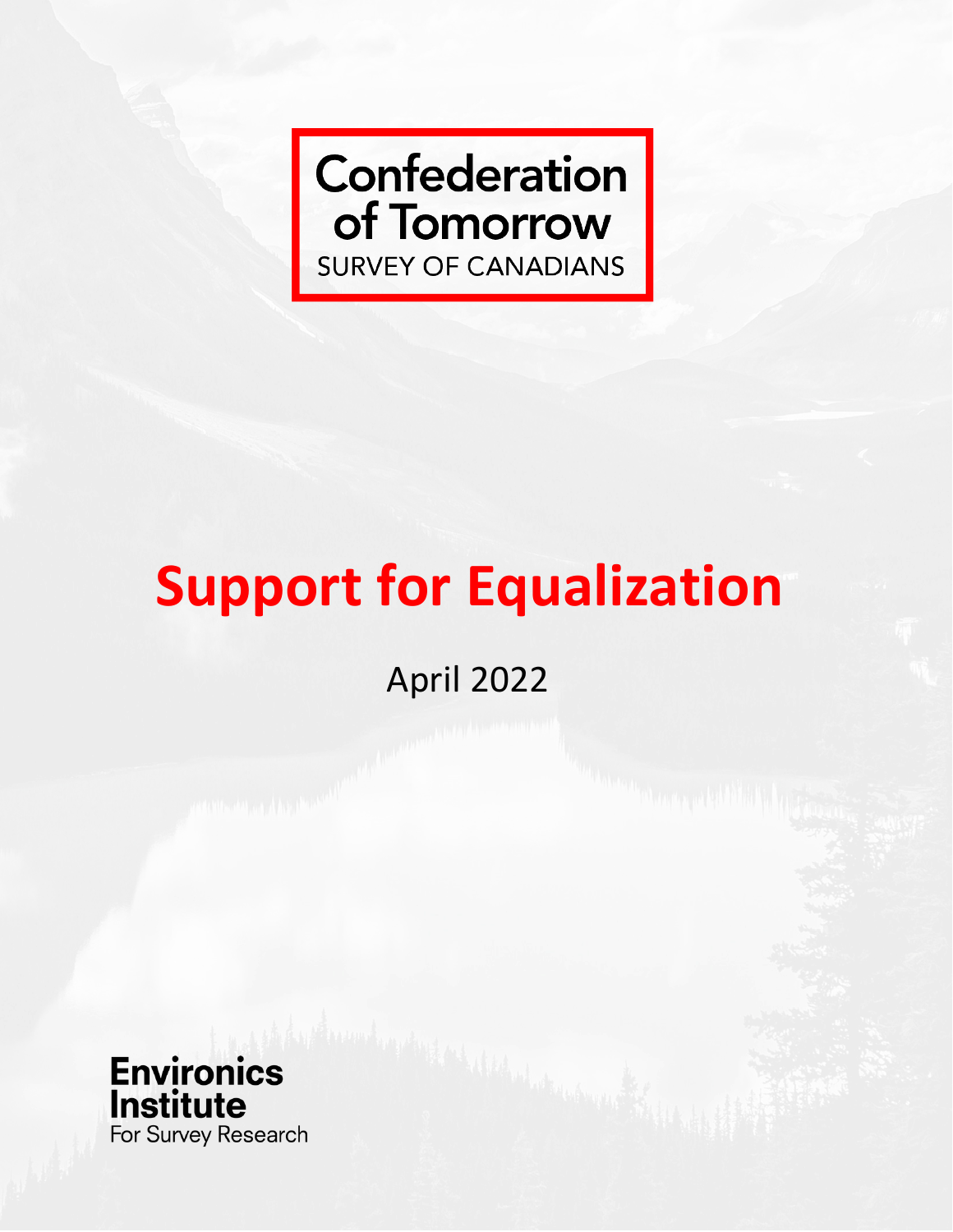### **Confederation** of Tomorrow **SURVEY OF CANADIANS**

### La Confédération de demain MENÉ AUPRÈS DES CANADIENS

The Confederation of Tomorrow surveys are annual studies conducted by an association of the country's leading public policy and social research organizations: the Environics Institute for Survey Research, the Centre of Excellence on the Canadian Federation, the Canada West Foundation, the Centre D'Analyse Politique - Constitution et Fédéralisme, and the Brian Mulroney Institute of Government. The surveys give voice to Canadians about the major issues shaping the future of the federation and their political communities. The 2022 study consists of a survey of 5,461 adults, conducted online in the provinces between January 18 and February 10; and by telephone in the territories between January 6 and 30. For more information about the survey, contact  $info@$  environicsinstitute.org.

### **Environics** Institute For Survey Research



**CENTRE OF** D'EXCELLENCE EXCELLENCE ON THE FÉDÉRATION CANADIAN CANADIENNE **FEDERATION** 



CENTRE

SURIA



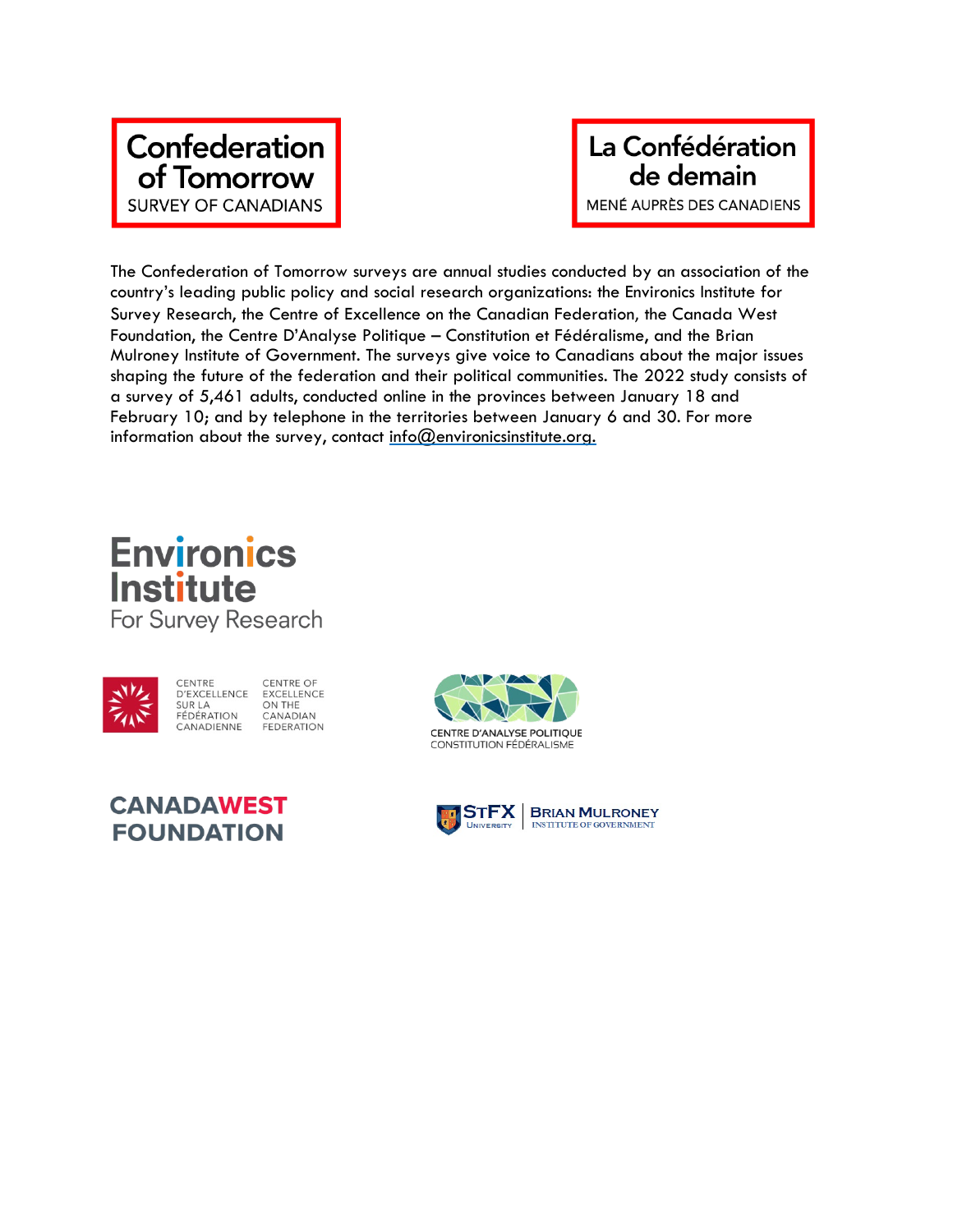# Contents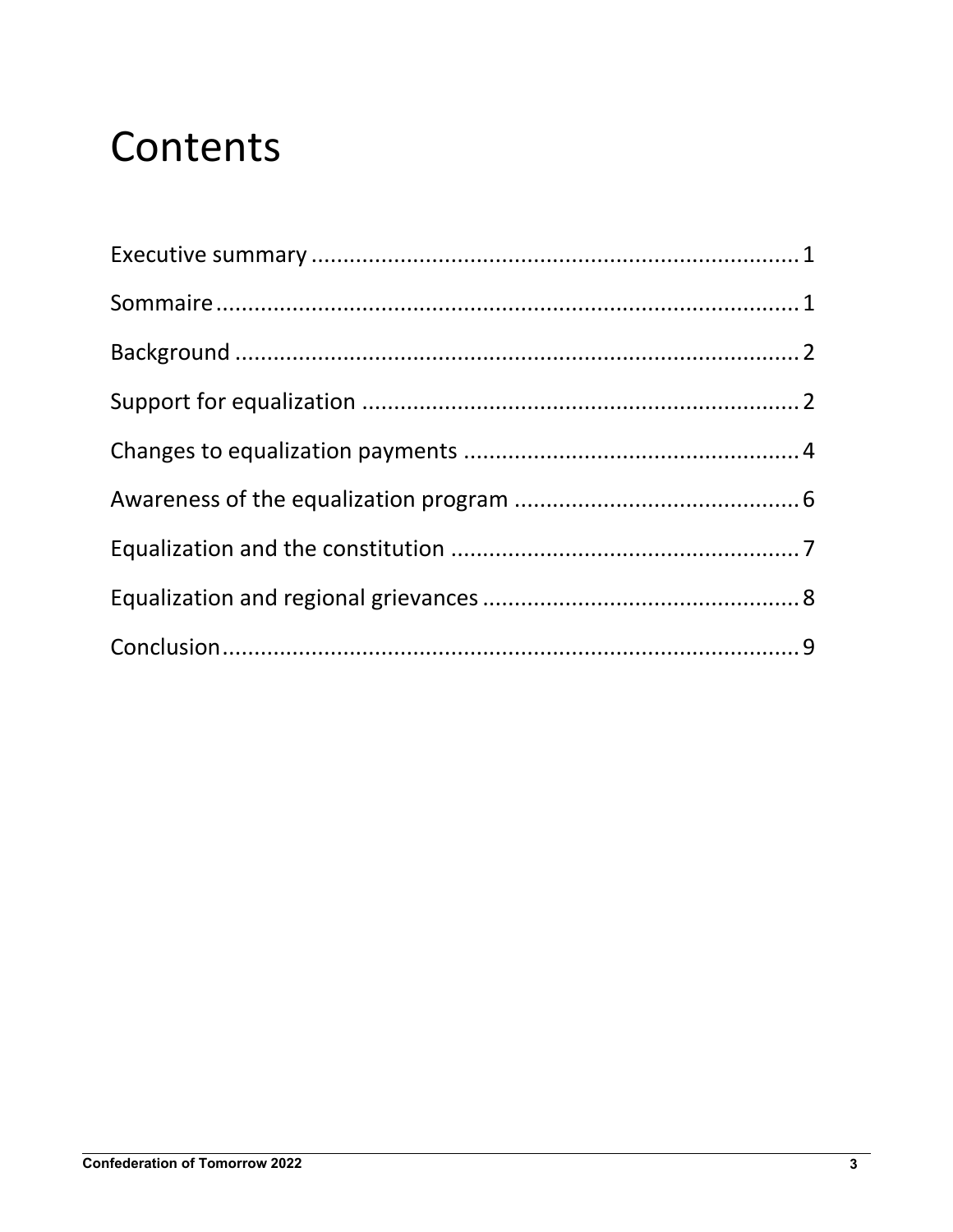# <span id="page-3-0"></span>Executive summary

Equalization is one of several major federal transfer programs. Unlike other transfers, only less prosperous provinces receive equalization. Equalization has been criticized as unfair by premiers in some provinces that currently do not receive payments. The Confederation of Tomorrow 2022 Survey, however, finds that three in four Canadians – including majorities in every province – continue to support the equalization program. Support has held steady since 2019. The survey also finds that Canadians, including those living in non-recipient provinces, are more likely to favour increasing equalization payments than decreasing them. But many Canadians are unsure as to whether their province receives equalization. Even in Alberta, where the government recently held a referendum on equalization, only about one in two correctly say that their province does not receive payments. Overall, one in three Canadians favour restarting constitutional talks to negotiate significant changes to the way the country's wealth is shared across provinces through the equalization program; this proportion is higher in Alberta, but falls just short of a majority.

### <span id="page-3-1"></span>Sommaire

<span id="page-3-2"></span>La péréquation est l'un des principaux transferts fédéraux. Contrairement aux autres transferts, les paiements de péréquation ne sont offerts qu'aux provinces les moins prospères. Les premiers ministres de certaines provinces qui ne reçoivent actuellement pas de paiement dénoncent la péréquation, qu'ils qualifient d'injuste. Toutefois, le sondage sur la Confédération de demain 2022 révèle que trois Canadiens sur quatre – notamment une majorité dans toutes les provinces – continuent d'appuyer le programme de péréquation. Cet appui est demeuré stable depuis 2019. Le sondage démontre aussi que les Canadiens, y compris ceux qui vivent dans les provinces qui ne reçoivent aucune prestation, sont plus susceptibles d'être en faveur de l'augmentation des paiements de péréquation qu'en faveur de leur diminution. Cependant, beaucoup de Canadiens ne peuvent pas affirmer avec certitude si leur province reçoit des paiements de péréquation. Même en Alberta, où le gouvernement a récemment tenu un plébiscite sur la péréquation, seulement environ une personne sur deux a correctement répondu que la province ne reçoit pas de paiement. Dans l'ensemble, un Canadien sur trois se dit en faveur de la reprise des pourparlers constitutionnels pour négocier des changements importants à la façon dont les richesses du pays sont réparties entre les provinces par l'entremise du programme de péréquation. Cette proportion est plus élevée en Alberta, mais est légèrement inférieure à la majorité.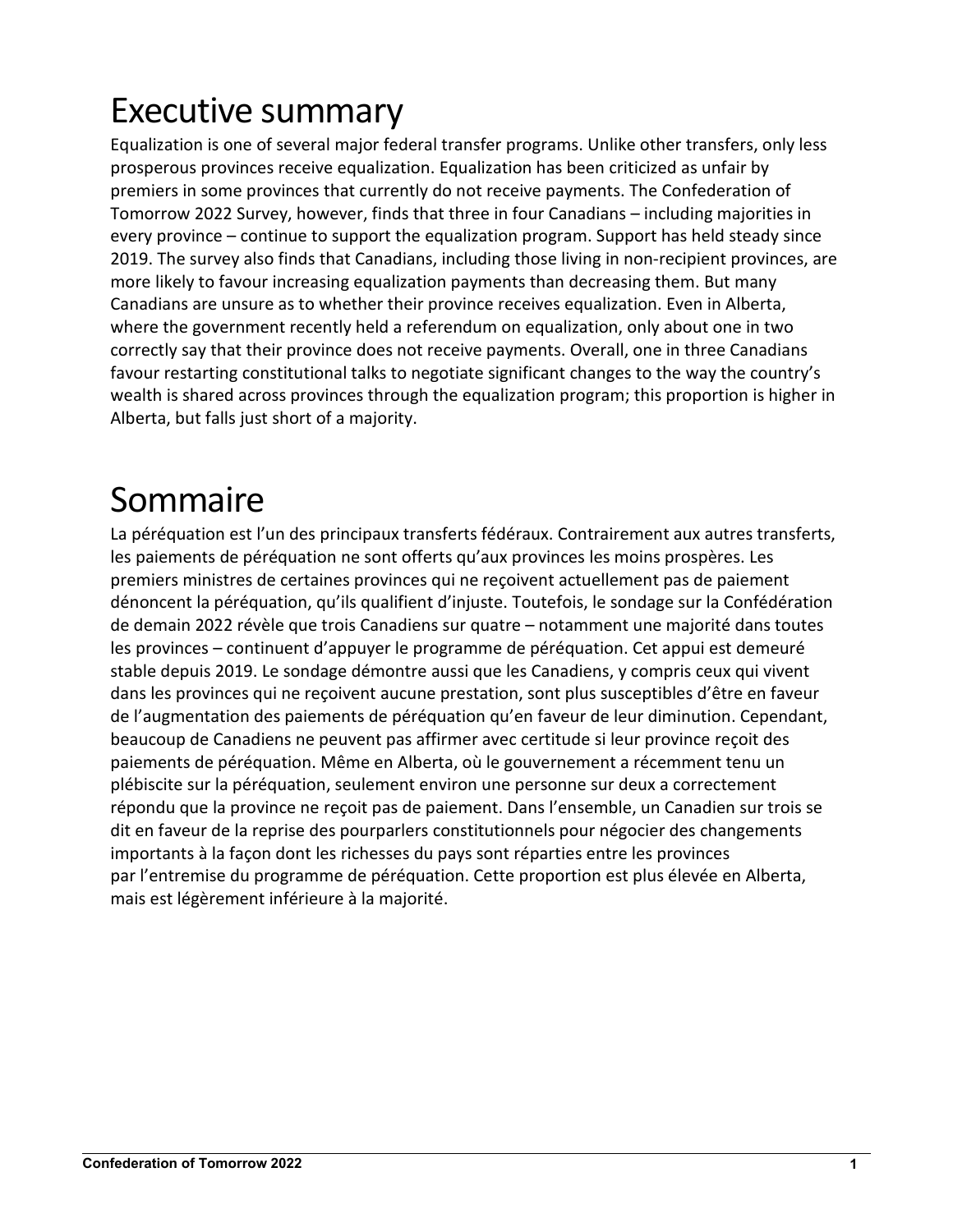## Background

The federal government issues billions of dollars in payments to provinces every year through a series of fiscal transfers, including the Canada Health Transfer (CHT), the Canada Social Transfer (CST) and the equalization program. While all provinces receive CHT and CST payments, only some provinces receive equalization. "Equalization," the federal [government](https://www.canada.ca/en/department-finance/programs/federal-transfers.html) explains, "enables less prosperous provincial governments to provide their residents with public services that are reasonably comparable to those in other provinces, at reasonably comparable levels of taxation." Currently, five provinces (Prince Edward Island, Nova Scotia, New Brunswick, Quebec and Manitoba) receive equalization payments; the other five (Newfoundland and Labrador, Ontario, Saskatchewan, Alberta and British Columbia) do not.

In recent years, the program has been criticized by premiers in some jurisdictions, notably [Alberta](https://globalnews.ca/video/6069157/federal-election-2019-alberta-premier-calls-equalization-format-fundamentally-unfair) and [Saskatchewan.](https://www.saskatchewan.ca/government/news-and-media/2018/june/20/equalization-program) As their resource-based economies slumped, these provinces encountered growing financial difficulties. But, because they nonetheless remained wealthier than most, they still did not qualify for equalization. This perceived [unfairness](https://www.alberta.ca/release.cfm?xID=793270E30BF4E-EC74-8973-B92812EA0E3AB9F3) prompted the Government of Alberta to hold a referendum in October 2021 on the question of whether the section in the Canadian Constitution requiring the federal government to make equalization payments should be rescinded.<sup>[1](#page-4-1)</sup> The referendum passed with the [support](https://officialresults.elections.ab.ca/orResultsReferendum2021.cfm?EventId=68RQ1&QUESTIONNO=1) of 62 percent of those casting a vote. But as only a minority of voters [\(estimated](https://officialresults.elections.ab.ca/orResultsReferendum2021.cfm?EventId=68RQ1&QUESTIONNO=1) at 39%) participated in the exercise, it was not clear whether the result reflected the views of most Albertans.

### <span id="page-4-0"></span>Support for equalization

*Three in four Canadians – including majorities in every province – continue to support the equalization program. Support has held steady since 2019.*

The Confederation of Tomorrow Survey of Canadians tracks support for the equalization program. The survey states that "under the federal equalization program, the federal government transfers money to the poorer provinces, in order to ensure that Canadians living in every province have access to similar levels of public services." It then asks Canadians whether they support or oppose the equalization program.

In January 2022, three in four Canadians (74%) said they supported the program, while only 16 percent opposed it, and 11 percent took no position either way. This level of support has held steady since 2019.

<span id="page-4-1"></span><sup>1</sup> The [referendum](https://officialresults.elections.ab.ca/orResultsReferendum2021.cfm?EventId=68RQ1&QUESTIONNO=1) question was "Should Section 36(2) of the *Constitution Act*, 1982 — Parliament and the Government of Canada's commitment to the principle of making equalization payments — be removed from the Constitution?"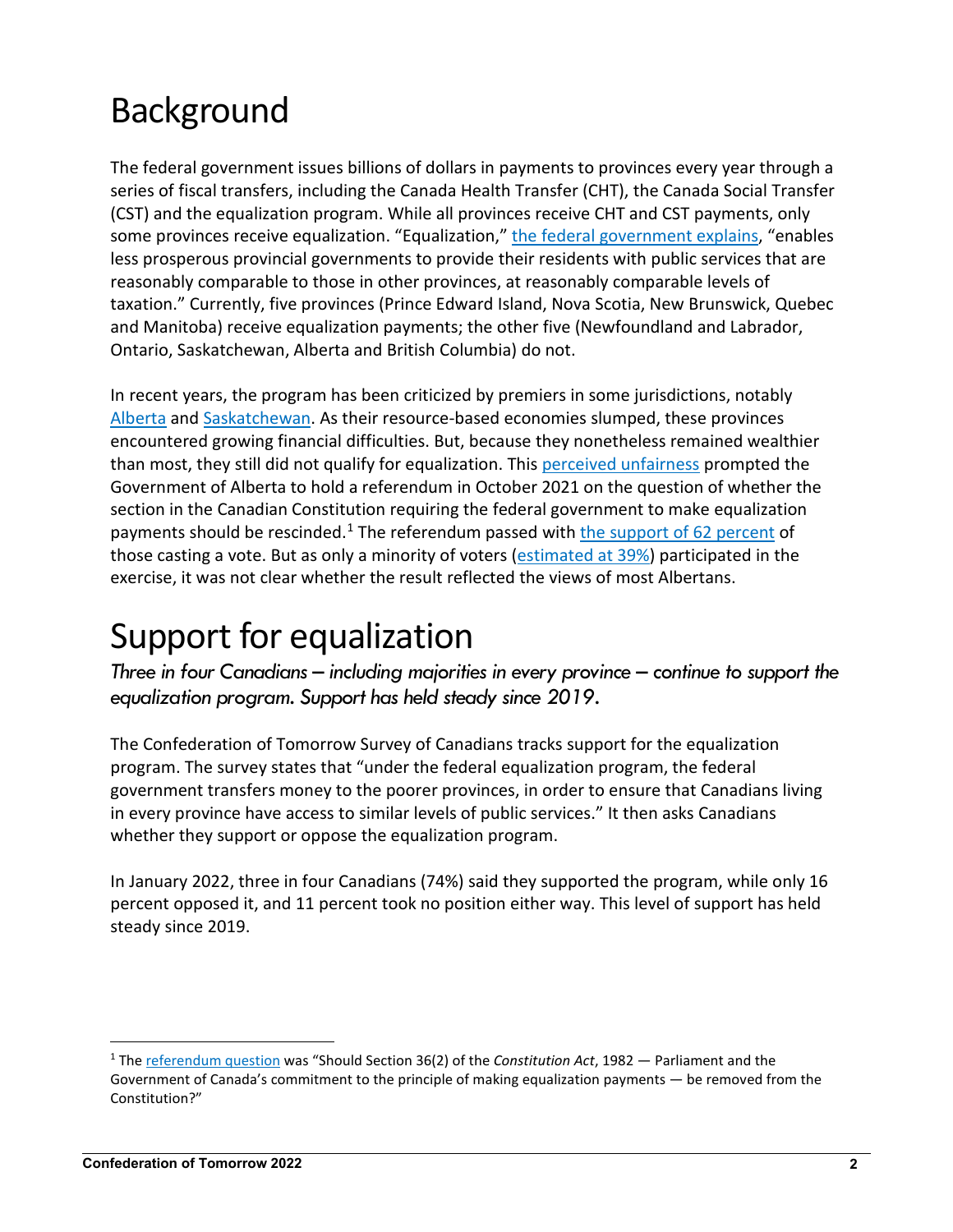The equalization program is supported by majorities in every province. Levels of support are similar between those living in provinces that receive equalization payments (75%), and those that do not (73%). Support is highest in the Maritimes (83%); and somewhat lower in Saskatchewan (60%) and Alberta (57%). In Alberta, one in three (34%) currently oppose the program. But opposition to the equalization program in these two provinces has remained stable (it has not been growing).

### Support for equalization

2019 – 2022 Strongly/somewhat support By province



#### *Q.17*

*As you may know, under the federal equalization program, the federal government transfers money to the poorer provinces, in order to ensure that Canadians living in every province have access to similar levels of public services. How much do you support or oppose the equalization program?*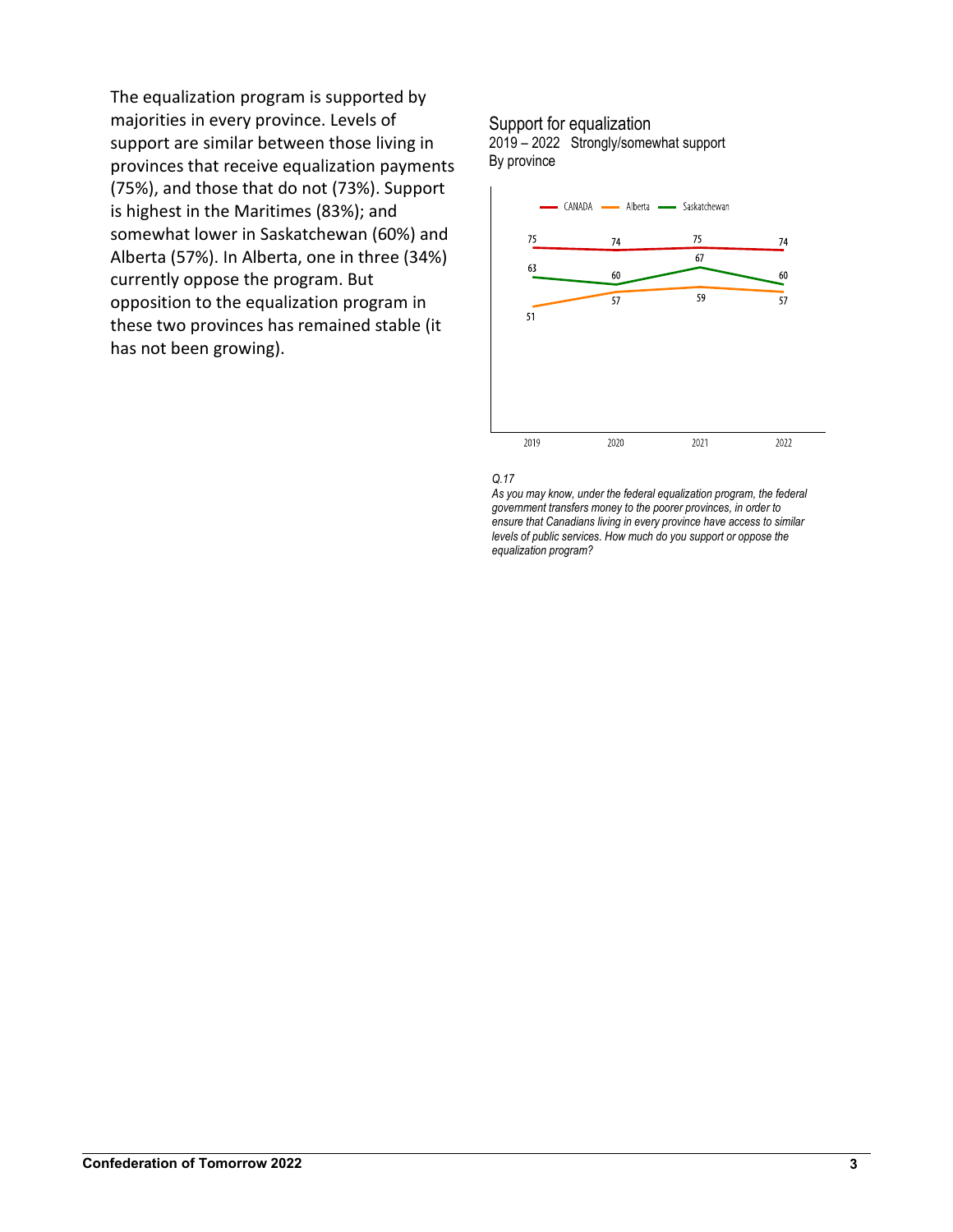#### Opinions on the equalization program 2019 – 2022 By province

| <b>PROVINCE</b>         | OPINION | 2019 | 2020 | 2021 | 2022 | <b>PROVINCE</b>                | OPINION | 2019 | 2020 | 2021 | 2022 |
|-------------------------|---------|------|------|------|------|--------------------------------|---------|------|------|------|------|
| TOTAL (CANADA)          | Support | 75   | 74   | 75   | 74   |                                |         |      |      |      |      |
|                         | Oppose  | 17   | 16   | 13   | 16   |                                |         |      |      |      |      |
| Prince Edward Island    | Support | 76   | 85   | 86   | 87   | Newfoundland<br>and Labrador   | Support | 79   | 83   | 77   | 73   |
|                         | Oppose  | 7    | 2    | 5    | 8    |                                | Oppose  | 11   | 10   | g    | 12   |
| Nova Scotia             | Support | 88   | 84   | 86   | 82   | Ontario <sup>2</sup>           | Support | 78   | 76   | 77   | 79   |
|                         | Oppose  | 7    | 7    | 4    | 8    |                                | Oppose  | 15   | 15   | 12   | 13   |
| New Brunswick           | Support | 80   | 80   | 78   | 84   | Saskatchewan                   | Support | 63   | 57   | 59   | 60   |
|                         | Oppose  | 8    | 8    | 6    | 8    |                                | Oppose  | 29   | 29   | 22   | 28   |
| Quebec                  | Support | 80   | 77   | 78   | 73   | Alberta                        | Support | 51   | 57   | 59   | 57   |
|                         | Oppose  | 10   | 10   | 8    | 11   |                                | Oppose  | 40   | 34   | 30   | 34   |
| Manitoba                | Support | 81   | 79   | 81   | 77   | British Columbia               | Support | 72   | 72   | 75   | 72   |
|                         | Oppose  | 9    | 12   | 10   | 15   |                                | Oppose  | 17   | 18   | 15   | 18   |
| All recipient provinces | Support | 81   | 78   | 79   | 75   | All non-recipient<br>provinces | Support | 72   | 72   | 73   | 73   |
|                         | Oppose  | 10   | 9    | 8    | 11   |                                | Oppose  | 20   | 19   | 16   | 18   |

*Q.17*

As you may know, under the federal equalization program, the federal government transfers money to the poorer provinces, in order to ensure that Canadians living in every province have access to similar levels of public services. How much do you support or oppose the equalization program?

### <span id="page-6-0"></span>Changes to equalization payments

*Overall, Canadians are twice as likely to favour increasing equalization payments than decreasing them.*

The survey also asked Canadians whether there should be any changes to the amounts of money that the federal government transfers to the poorer provinces through the equalization program. There is no consensus on this question: 35 percent of Canadians favour the status quo, 33 percent say that equalization transfers should be increased, 14 percent prefer to see transfers decreased, and 17 percent offer no opinion either way. There has been no change in preferences since this question was last asked in 2019.

<span id="page-6-1"></span> $2$  At the time of the January 2019 survey, Ontario was a recipient province (in the 2018-19 fiscal year), but was transitioning to a non-recipient province (in the 2019-20 fiscal year). It is included as a non-recipient province in all survey years in this table for the sake of consistency.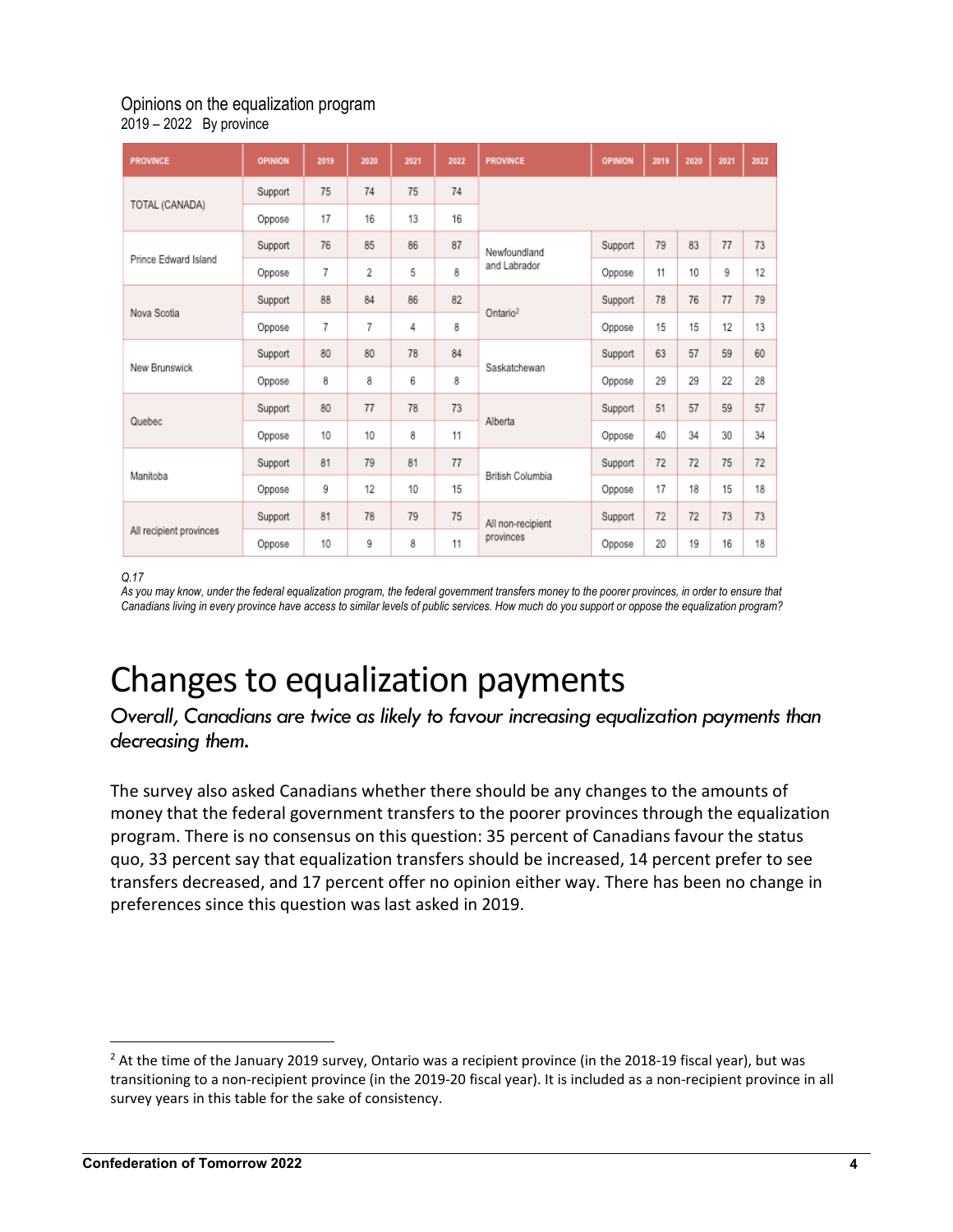Overall, Canadians are twice as likely to favour increasing equalization payments as they are to favour decreasing them. Not surprisingly, the margin is wider in the five recipient provinces (where 41% want to see transfers increased, and only 8% favour a decrease), and narrower in the five non-recipient provinces (where 29% favour an increased, and 17% a decrease). Alberta is the only province where a higher proportion favours a decrease (30%) than an increase (24%). However, the proportion of Albertans favouring a decrease in equalization transfers to poorer provinces is slightly lower than it was in 2019 (34%).

#### Changes to equalization 2019 – 2022 By province Recipient provinces 2019 42  $8<sup>1</sup>$ 2022 41  $\overline{8}$

 $36$ 

33

 $14$ 

19



#### *Q.18*

*And do you think that the equalization program should be changed so that the federal government transfers more money to the poorer provinces, less money to the poorer provinces, or should the program be kept as it is now?*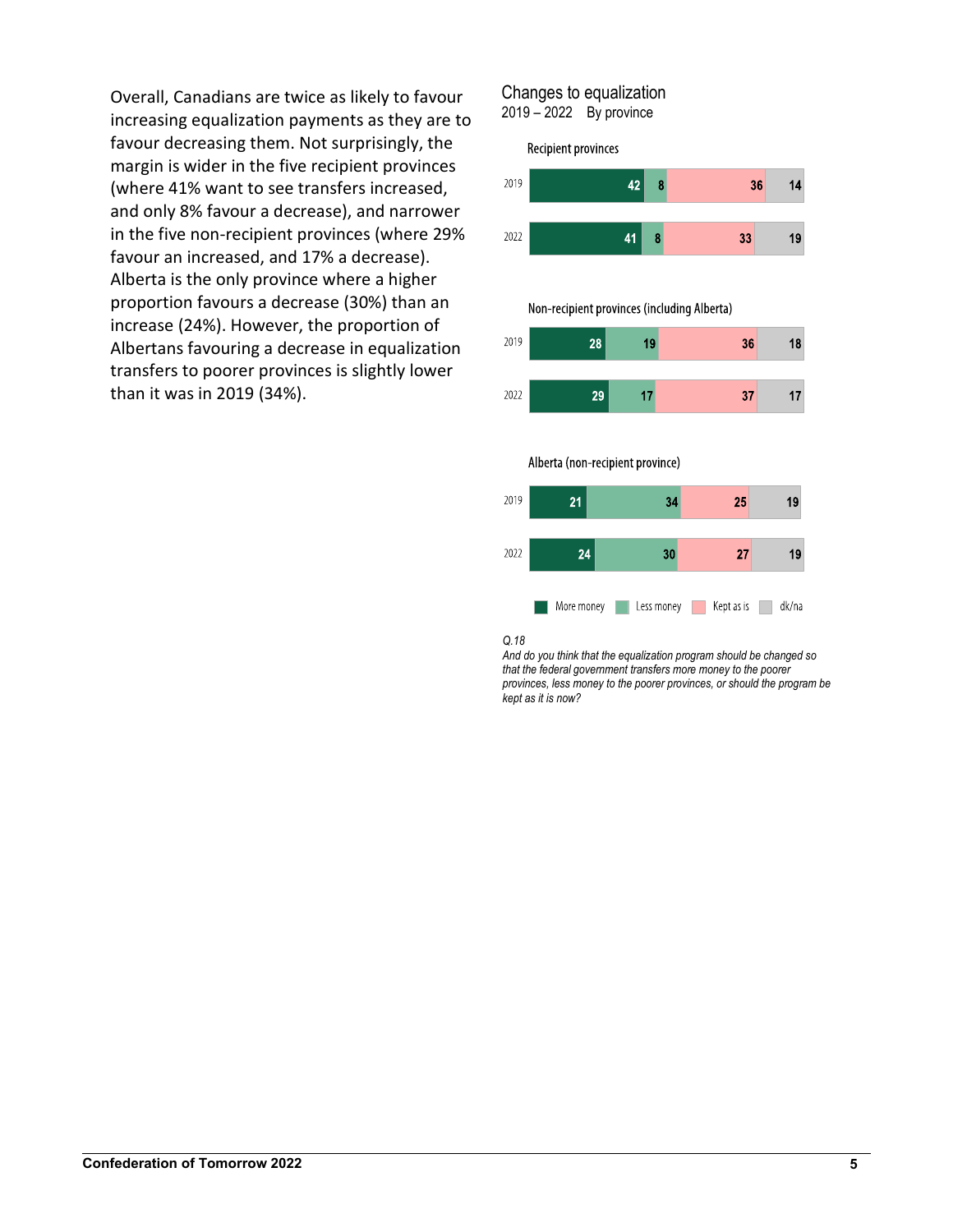### <span id="page-8-0"></span>Awareness of the equalization program

*One in two Canadians living in provinces receiving equalization payments are aware that their province receives this transfer from the federal government. But among those living in provinces that do not receive equalization payments, fewer than one in three are aware of this fact.*

Equalization is notorious for being poorly [understood.](https://www.commongroundpolitics.ca/abequalization) It is sometimes misrepresented as a program that transfers money from richer to poorer provinces (in fact, the program transfers federal government revenues collected from individuals and corporations in all 10 provinces). And the method for determining which provinces qualify to receive equalization, and in what amounts, is highly technical. It is perhaps not surprising, then, that many Canadians are unsure as to whether their province receives equalization payments or not.

One in two Canadians (51%) living in provinces receiving equalization payments are aware that their province receives this transfer from the federal government. However, 40 percent cannot say either way. Only 10 percent mistakenly say that their province does not receive equalization payments.

Those living in provinces that do not receive equalization payments are less likely to be aware of this fact. Overall,

*As far as you know, does [name of respondent's province] currently receive transfers from the federal government under the equalization program, or not*

in these five provinces, 31 percent correctly say that their province does not receive equalization payments. A somewhat higher proportion (44%) cannot say, and a somewhat lower proportion (25%) mistakenly says that their province does receive payments under the equalization program.

Among those living in the five non-recipient provinces, Albertans are the most aware that their province does not receive equalization payments. But even in Alberta, only about one in two (47%) give this correct answer. One in three Albertans (32%) cannot say, and 21 percent incorrectly say their province receives payments.



Awareness of province's status under the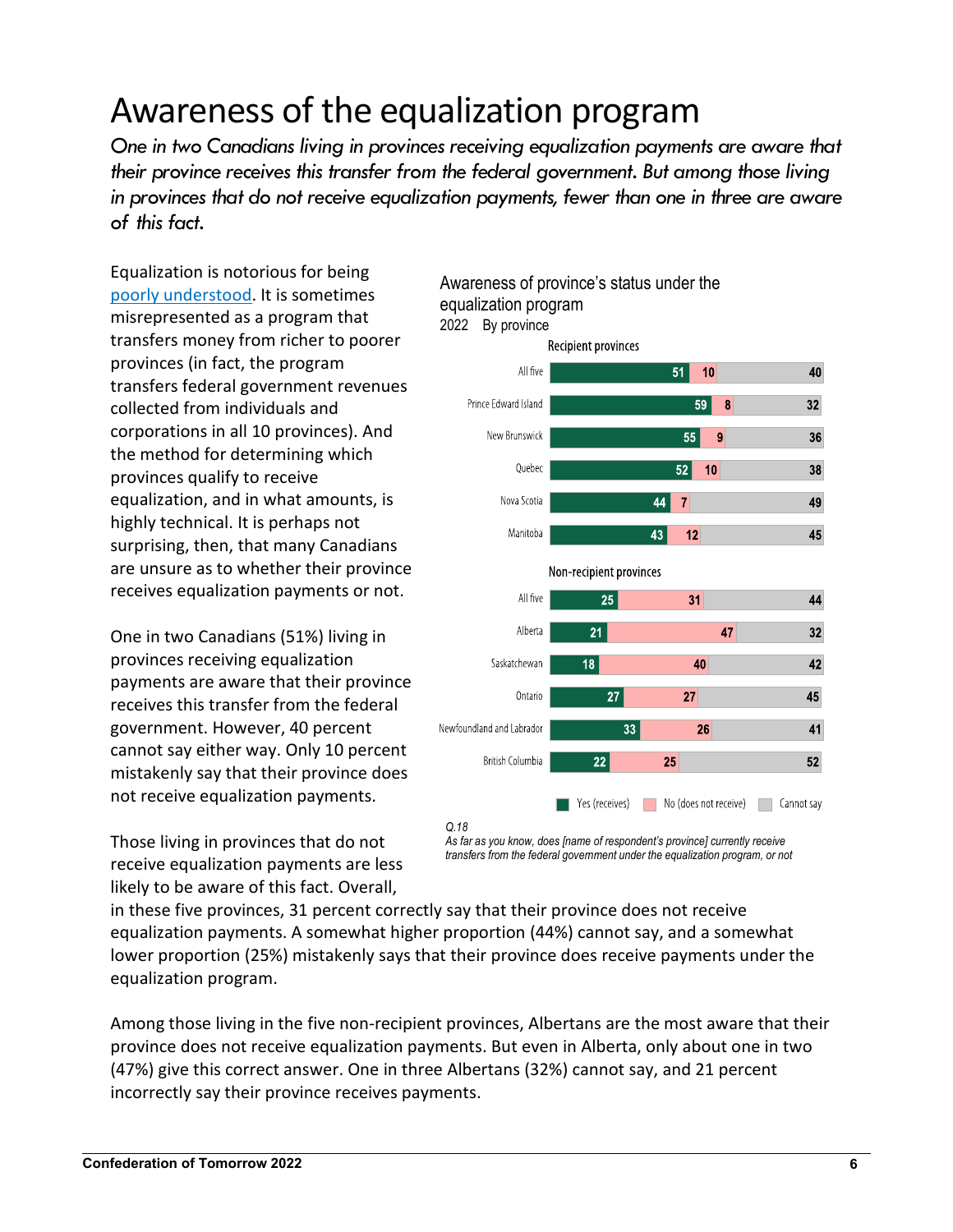Most importantly, the proportion giving the correct answer, either in Alberta specifically or in all five non-recipient provinces taken together, has not changed since 2020. In fact, Albertans are now slightly less likely to provide the correct answer (the proportion of Albertans saying their province does not receive equalization payments fell from 54% in 2020 to 47% in 2022). This suggests that the October 2021 Alberta referendum, whatever its other merits, did not succeed in raising awareness in the province (or elsewhere in Canada) of how the program works.

### <span id="page-9-0"></span>Equalization and the Constitution

*One in three Canadians, and almost one in two Albertans, favour restarting constitutional talks to negotiate significant changes to the way the country's wealth is shared across provinces through the equalization program.*

When the Canadian Constitution was amended in 1982, a clause was [added](https://laws-lois.justice.gc.ca/eng/const/page-13.html) committing the federal government "to the principle of making equalization payments to ensure that provincial governments have sufficient revenues to provide reasonably comparable levels of public services at reasonably comparable levels of taxation." As noted, the October 2021 Alberta referendum on equalization asked whether this clause should be repealed.

A change to the Constitution of this type cannot be made by any one province; it would require a negotiated agreement with the federal government and the other provinces. The idea of holding constitutional talks to address equalization, however, appeals to only about one in three Canadians.

Specifically, in Canada as a whole, 35 percent favour restarting constitutional talks to negotiate significant changes to the way the country's wealth is shared across provinces through the equalization program.<sup>[3](#page-9-1)</sup> A larger proportion (42%) prefers improving equalization as much as possible under Canada's current constitution; and 23 percent choose neither of these options or have no opinion.

Support for restarting constitutional talks to negotiate significant changes to the equalization program is no higher in the five provinces (taken together) that do not receive equalization (35%) than it is in the five provinces that do (35%). However, support for this option is higher in Alberta: 46 percent of Albertans want to restart constitutional talks to change equalization, compared to 33 percent of other Canadians. About a third of Albertans (35%) prefer to improve

<span id="page-9-1"></span><sup>3</sup> This question was preceded by the following statement: "As you may know, in the 1980s and 1990s, the federal and provincial governments held talks to change Canada's Constitution. While some changes were made – such as the adoption of the Charter of Rights and Freedoms in 1982 – none of the reforms ever gained the agreement of all 10 provinces. Some people say we need to restart constitutional talks in order to make significant changes to the way Canada is governed. Others say that we should focus on improving our political system as much as possible under the terms of Canada's current Constitution."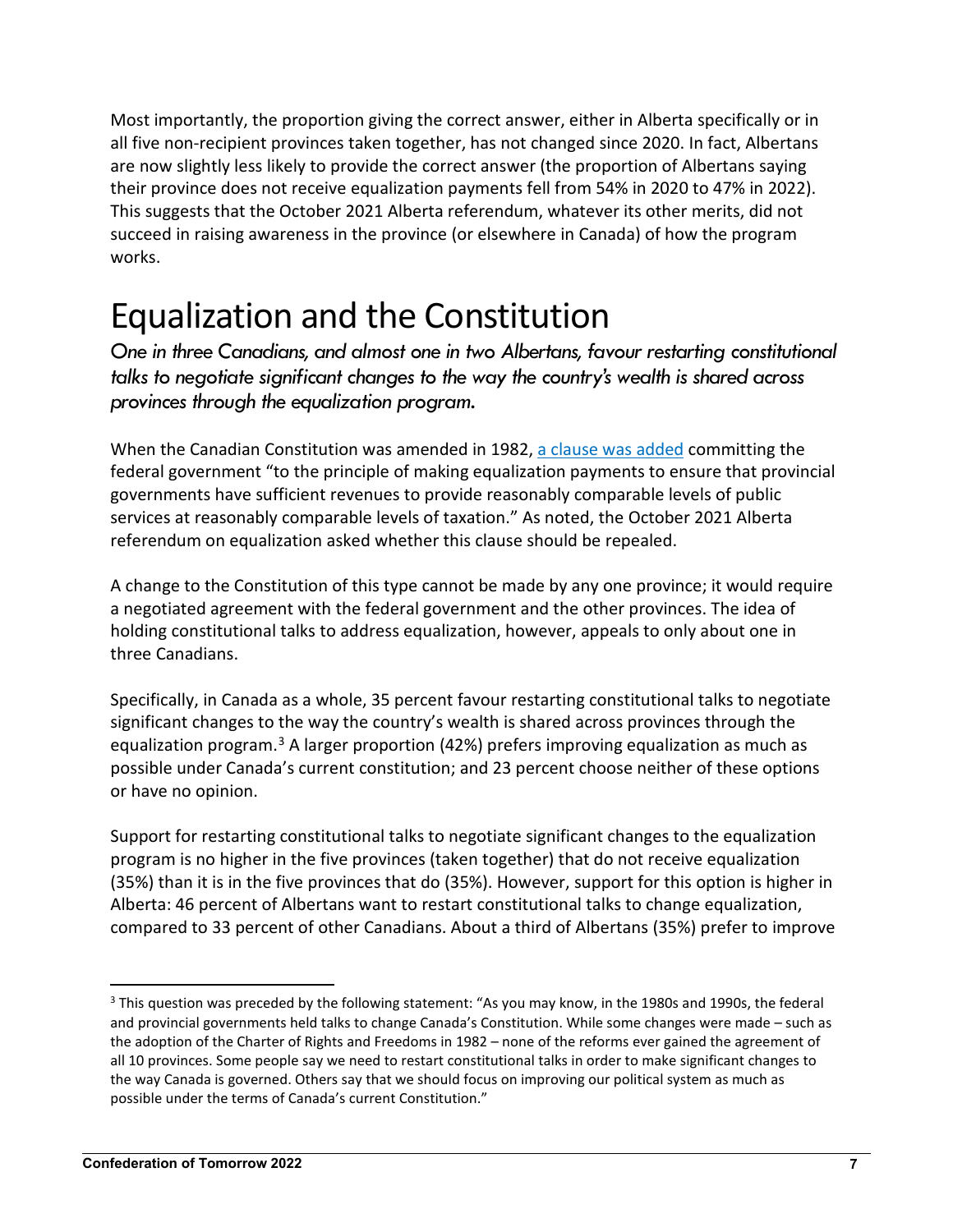equalization as much as possible under Canada's current Constitution, and 19 percent choose neither of these options or have no opinion.

Notably, a majority (69%) of Albertans who oppose the equalization program support restarting constitutional talks in this area – an indication of the strength of their feeling on the subject. Outside of the province, only 49 percent of those opposed the equalization program take the same position on the need for constitutional talks on the subject.

### <span id="page-10-0"></span>Equalization and regional grievances

*One in two residents of Alberta and Saskatchewan who feel the federal system does not treat them fairly are opposed to the equalization program.*

Opinions on equalization reflect those on other issues related to the fairness of the federal system. This can be illustrated by looking more closely at the views of those in Saskatchewan and Alberta, where support for equalization is lowest. Overall, 58 percent of residents in those two provinces (combined) support equalization, while 33 percent are opposed. But support falls below 50 percent in these two provinces among those who say that their province receives less

than its fair share of federal spending, or who feel their province is not treated with the respect it deserves. In these two provinces, support is also lower among those who feel that Quebec contributes less than its fair share to the country (47%) or that the West contributes more than its fair share (44%).

<span id="page-10-1"></span>It is notable, however, that even among residents of Saskatchewan and Alberta who express these grievances, opinions on equalization remain fairly evenly divided, rather than strongly opposed. Opposition reaches only one in two.

#### Support for equalization

Total (Saskatchewan/Alberta combined) 58  $33$ 9 Those who say their province  $52$ 40 8 is not wealthy or poor Those who say Quebec is contributing 47 49 4 less than its fair share to the country Those who say their province receives 45 48 8 less than its fair share of federal spending Those who say their province 44  $50$  6 is not treated with respect Those who say the West is contributing 44  $515$ more than its fair share to the country Support Oppose | Cannot say

2022 By attitudes toward the federation (Alberta and Saskatchewan)

#### *Q.18*

*And do you think that the equalization program should be changed so that the federal government transfers more money to the poorer provinces, less money to the poorer provinces, or should the program be kept as it is now?*